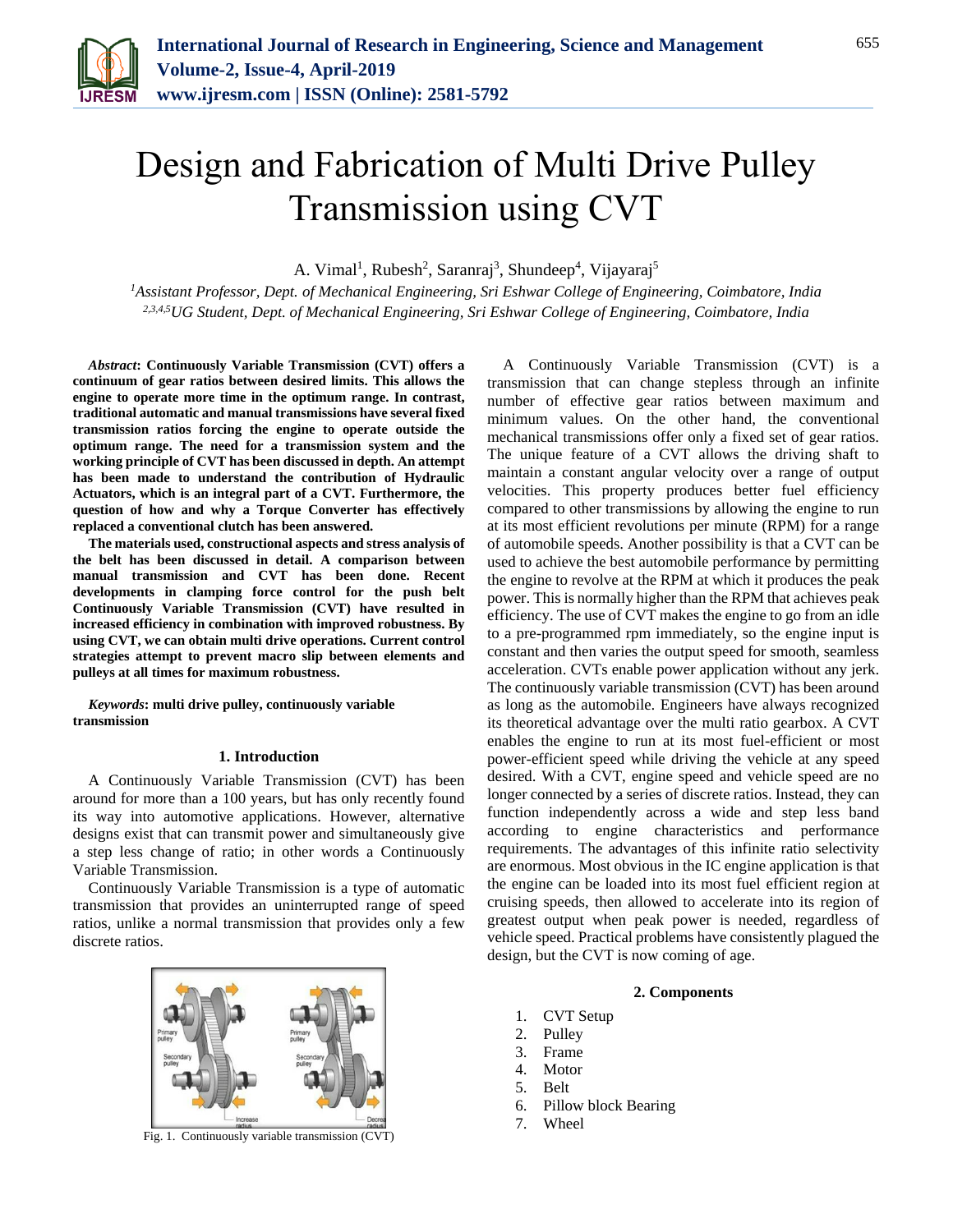

# **3. Calculation for CVT flat belt**

*Torque of flat belt* Input speed  $= 1440$  RPM 1.Transmission ratio:  $i=N_2/N_1$  $1400 / 400 = 3.5$ 2. Torque=  $60 \times P/2\pi N_1$  $(Power = 186.425 Watts.)$  $= 60 \times 186.425 / 2 \times \pi \times 1400$  $T= 1.2715\times10^{3}$  N-mm

# *Length of flat belt:*

- 1. Design power= Rated power  $\times$ Service factor(Ks) $\times$  Arc of contact(Ka)
- 2. Arc of contact=  $180-(D-d)/c \times 60^\circ$  $= 180 - (165-60) / 1220 \times 60^{\circ}$  $(Ks)= 174.8^\circ \rightarrow 1.$
- (from P.S.G design data book) 3. Correction factor(Ka)=  $1$
- (from P.S.G design data book)
- 4. Design power= 186.425×1×1.2  $= 223.71$  Watts.
- 5. Length of the belt L=  $2C+\pi/2$  (D+d) + (D-d)<sup>2</sup> / 4C  $=2\times1500+\pi/2(165+60)+(165-60)^2/4\times1500$ L=2797mm

*Dimension of the flat belt:*

Thickness of fla t belt=5mm Width of flat belt=50mm

# *Torque of CVT:*

1. Torque of motor T=60 x P/  $2\pi N$  $T=60x186.42/2x\pi x1440$ T=1.236 N.m 2.Torque of inner CVT pully:  $T_1$ =60 X 186.42/2x $\pi$ x500  $T_1 = 3.56$  N.m 3.torque of outer CVT pulley:  $T_2=60x186.42/2x\pi x630$  $T_2 = 2.82$  N.m

# *Output torque of CVT:*

INNER:  $T/T_1=N_1/N$  $1.236/T_1=900/1440$  $T_1 = 1.97N.m$ OUTER:

 $T_1/T_2=N_2/N_1$  $1.97/T_2=750/900$  $T_2 = 2.36$ N.m

#### **4. Modeling**

Cad tek Systems is a fully authorised and approved training provider for all of the SOLIDWORKS products available. With different training locations across the UK we are able to offer regular classroom based training courses with a fully qualified instructor, to suit all needs. Our flexible training course structure is designed to allow customers to build an appropriate learning and development path that addresses individual specific industry needs.

### **5. 3D modeling**

The assembly solid model of the device. The above model was drawn by the use of the solid works.



Fig. 2. 3D modelling

#### **6. Working method**

- 1. We are switching on the motor; it starts to run.
- 2. Rotor is connected with pulley 1 it is inserted in shaft 1. In shaft 1 speed is transmitted to pulley 1 big end and continuously variable transmission pulley.
- 3. By adjusting the shifting lever, the speed can be varied. In continuously variable transmission the belt is adjusted to big end and smaller end then the speed will be increased.
- 4. If the belt is adjusted to small end to big end the speed will be reduced. After in shaft 2 pulley  $2 \& 3$  big end and continuously variable transmission pulley transmits the power to shaft 3.
- 5. In shaft 3 pulley 2&3 are small end then the output speed is increased.by following this power transmission we can achieve requirement of speed quickly.
- 6. Then the speed can be varied by using shifting lever.

# **7. Analysis**

Analysis is done using an analysis software called ANSIS. He structural analysis is done for the frame made of AS1010.

The cutting force required to chamfer the tooth is calculated. Here the stress and deformation of the components are calculated using finite element method.

# *Stress analysis:*

- VON: von Misses Stress=133887 N/m<sup>2</sup>2
- Node: 284068.7596e+009 N/m^2
- Node: 20981
- 1. The young's modulus of plain steel is 190 Gpa.
- 2. The maximum principle stress acting in plain steel is 26.87 Mpa.
- 3. As the (1) in higher than the (2) the shaft is designed for its safety.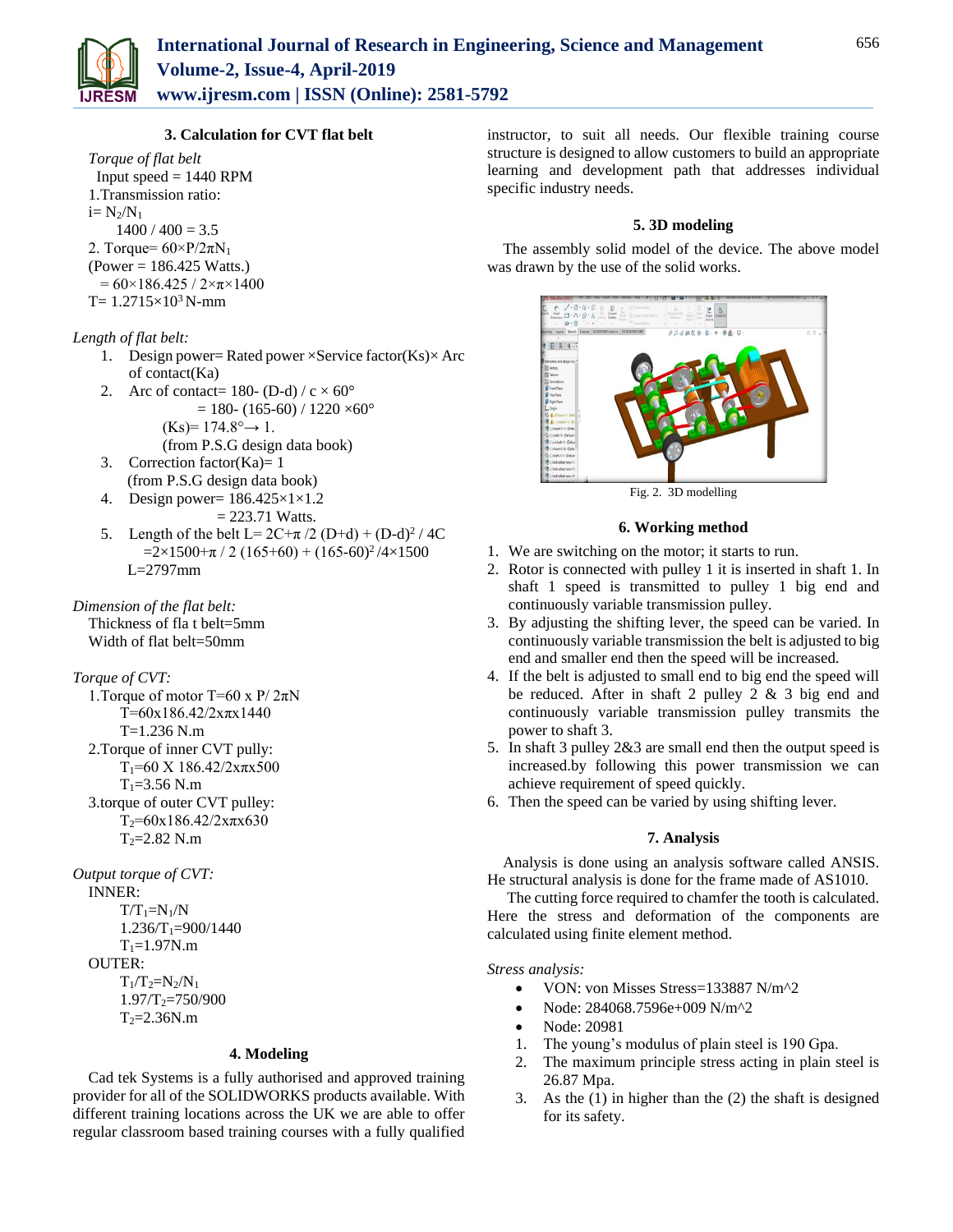



Fig. 3. Stress Analysis

#### *Strain analysis:*



Fig. 4. Strain analysis

*Stain analysis:*

- 1. ESTRN: Equivalent Strain=3.10919e-007
- 2. Element: 166710.0236181
- 3. Element: 94847

Due to the maximum principle stress the maximum strain 23.27, Which is within the allowable limit.



Fig. 5. Hardware setup

Table 1

| Manual transmission |                   |                                            |
|---------------------|-------------------|--------------------------------------------|
| S. No.              | Parameters        | <b>Manual Transmission</b>                 |
| 1.                  | Shifting gears    | clutch and pedals shifting is easy         |
| 2.                  | Control and drive | Effective control of the car but it is not |
|                     |                   | always convenient to drive a manual cars   |
| 3.                  | Maintenance       | High cost                                  |
|                     | Initial cost      | Low                                        |

| Table 2<br><b>CVT</b> transmission |                   |                                                                                  |  |
|------------------------------------|-------------------|----------------------------------------------------------------------------------|--|
| S. No.                             | Parameters        | <b>CVT</b> Transmission                                                          |  |
|                                    | Shifting gears    | CVT shifting is easy                                                             |  |
| 2.                                 | Control and drive | Less control of the car but it is always<br>convenient and comfort to drive cars |  |
|                                    | Maintenance       | Low cost                                                                         |  |
|                                    | Initial cost      | High                                                                             |  |

#### **8. Advantages of CVT**

- 1. CVTs provide unlimited gear ratios and improved performance.
- 2. Pulleys and a belt inside the CVT seamlessly change the gear ratios without any "shift shock" or delay.
- 3. The infinite ratios help in maintaining a steady cruising speed, reducing the fuel emissions and thus improve fuel economy.
- 4. Due to its ability to change the ratios continuously, a CVT helps to keep the engine in its optimum rpm range, thereby increasing the fuel efficiency.
- 5. The 2012 model of the Honda Jazz sold in the UK actually claims marginally better fuel consumption for the CVT version than the manual version.

#### **9. Conclusion**

This paper presented design and fabrication of multi drive pulley transmission using CVT.

#### **References**

- [1] C.de Silva, M. Schultz (2002) "Kinematic analysis & Design of a CVT" -University of British Columbia.
- [2] Ir. B. Pennings, Ir. M.D. Tran (2010) "New CVT push-belt design" journal for Bosch Group.
- [3] John M. Miller (2004), Propulsion Systems for Hybrid Vehicles, Institution of Engineering & Technology.
- [4] Sameh Bdran, Samo Saifullah, and MaShuyan., Continuous Variable transmission.
- [5] Pushkar. B. Suryavansh A.D. Desai, "All-Terrain-Vehicle."
- [6] Kumar, R. S., Alexis, J., & Thangarasu, V. S. (2017). Optimization of high speed CNC end milling process of BSL 168 Aluminium composite for aeronautical applications. Transactions of the Canadian Society for Mechanical Engineering, 41(4), 609-625
- [7] Kumar, S. R., Alexis, J. S., & Thangarasu, V. S. (2017). Experimental Investigation of Influential Parameters in High Speed Machining of AMS 4205. Asian Journal of Research in Social Sciences and Humanities, 7(2), 508-523.
- [8] Ganeshkumar, S., Thirunavukkarasu, V., Sureshkumar, R., Venkatesh, S., & Ramakrishnan, T. Investigation of Wear Behaviouof Silicon Carbide Tool Inserts and Titanium Nitride Coated Tool Inserts in Machining Of En8 Steel.
- [9] Kumar, S., Alexis, J., & Thangarasu, V. S. (2016). Prediction of machining parameters for A91060 in end milling. Advances in Natural and Applied Sciences, 10(6 SE), 157-164
- [10] Kumar, R. S., Thangarasu, V. S., & Alexis, S. J. (2016). Adaptive control systems in CNC machining processes--a review. Advances in Natural and Applied Sciences, 10(6 SE), 120-130.
- [11] Kumar, S., Alexis, J., & DhanabalakrishnanK.P (2015). Application of ga & ann for the optimization of cutting parameters for end milling operation- a comparison. International Journal of Applied Engineering Research, 10(20), 18092-18107.
- [12] Ramakrishnan, T., & Pavayee Subramani, S. (2018). Investigation of Physico-Mechanical and Moisture Absorption Characteristics of Raw and Alkali Treated New Agave Angustifolia Marginata (AAM) Fiber. Materials Science, 24(1), 53-58.